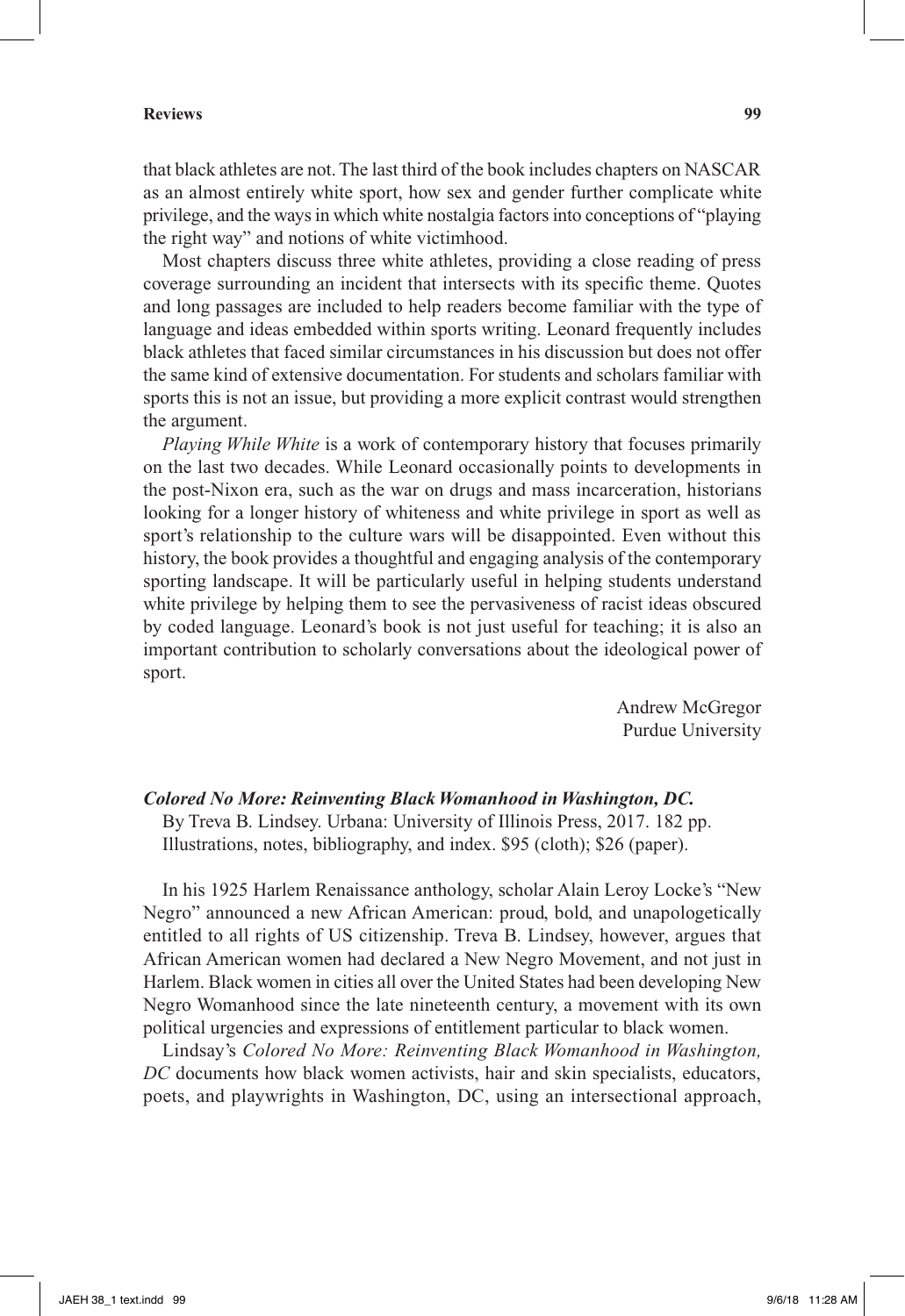were resisting racial segregation, white ladyhood discourses, white supremacy in women's suffrage organizations, and patriarchy in African American communities. As Lindsey demonstrates, New Negro women, from Anna Julia Cooper to Mary Church Terrell to everyday working-class black women, thought deeply about their place in the nation's capital, the country, and the world, and how to assert their importance in all places in a country that denied them the promises of citizenship. Broadly speaking, Lindsey's historiography of the New Negro Movement asserts that Alain Locke's announcement of the New Negro was late.

Overall, Lindsey's book takes a thematic approach to examining New Negro era women's resistance in beauty culture, women's suffrage activism, aesthetic practices, stage plays, and schools. In the first chapter, Lindsey focuses on Lucy Diggs Slowe, educator, activist, and first dean of women students at Howard University. Lindsey's description of Slowe's politics is a compelling one, adding to existing literature about Slowe and patriarchy in twentieth-century black institutions. According to Lindsey, what distinguished Slowe from her contemporaries was that she engaged in an intimate relationship with a woman and did not espouse racial uplift language like Nannie Helen Burroughs and Mary Church Terrell (pp. 47–48).

The exciting challenge for younger scholars like me is reimagining the ideologies and lives of New Negro era women in their time. Scholar-activist Ruby Nell Sales makes the argument that Slowe and her partner Mary Burrill were highly respected members of their community and were therefore never "compelled to choose between their sexuality and place in community as educators, leaders, and in the case of Slowe, activist." Slowe and her colleagues shared the racial uplift belief and African American Jim Crow Era ethos that "individual success meant community success."Slowe and Burrill's occupation also protected them from marginalization in their community. In the early twentieth century, women teachers often lived and developed loving partnerships with each other that were sexual and non-sexual. Hence, I must ask: how do we as scholars in the twenty-first century foreground black women activists who are radical for our time, and at the same time understand them in the overlapping cultural, institutional, and political contexts in which they lived?

Feminist canonical books such as Beverly Guy-Sheftall's *Words of Fire: An Anthology of African-American Feminist Thought* (The New Press, 1995), Angela Y. Davis's *Women, Race, and Class* (First Vintage Books, 1983), and Paula Giddings's *When and Where I Enter: The Impact of Black Women on Race and Sex in America* (William Morrow, 1984) laid the foundation for scholars to delve deeper into the lives and theories of African American women activists. Lindsey's *Colored No More* reveals tensions and questions that scholars must grapple with as we expand earlier African American women's histories. Some of those questions include: What historical insights are gained and lost about the diversity of African American feminist activism when an activist is posited as more progressive than her contemporaries? Might we need to complicate the "personal is political" and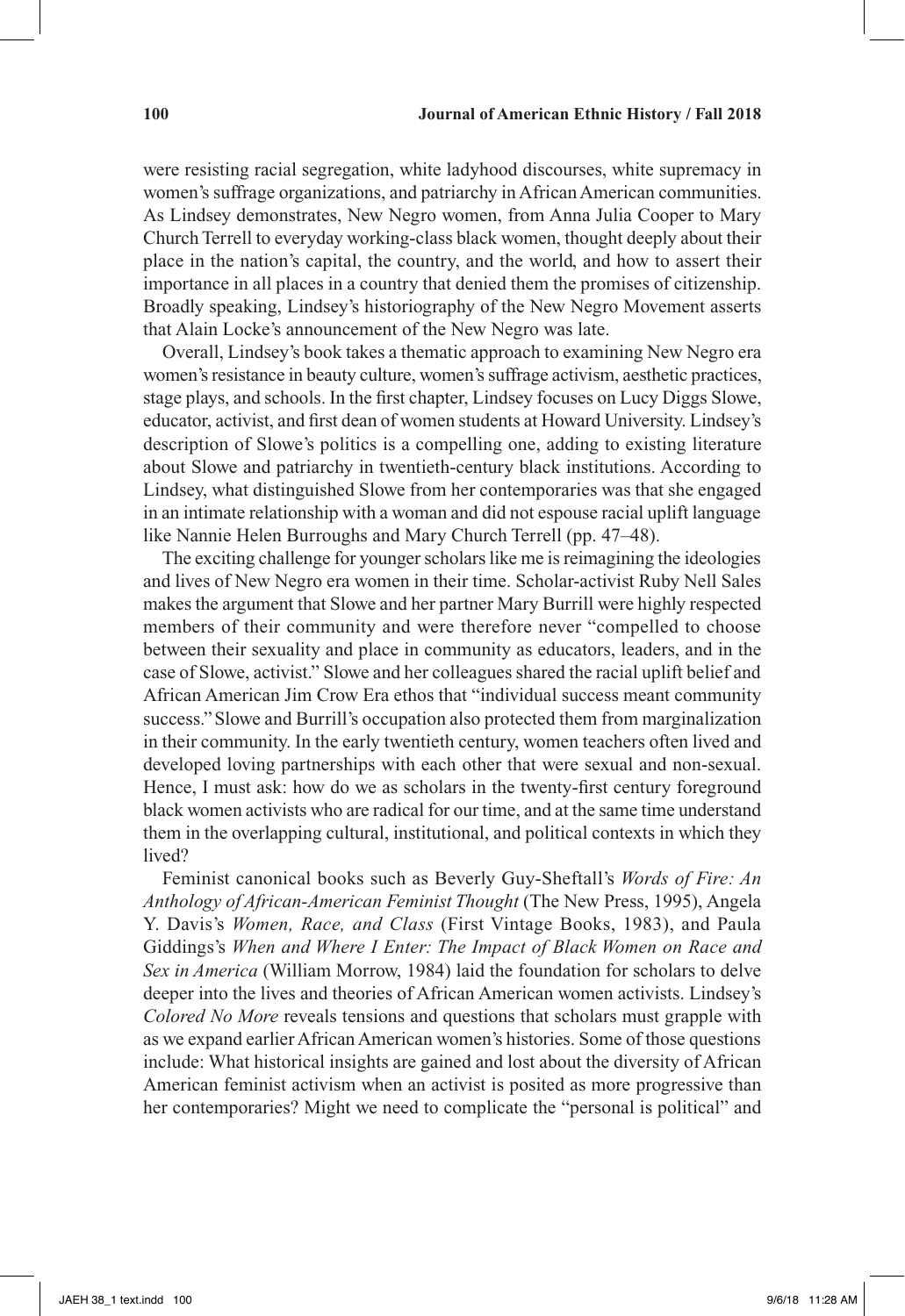leave room for the possibility that African American women's sexualities were not always predictors of what we now call feminist ideologies and agendas? In the end, Lindsey's book is an ambitious and creative undertaking of documenting African American women's activism in the nation's capital. It also provokes questions that will get us closer to capturing the complexities of African American women's identities and theories in the times that they lived.

> Danielle Phillips-Cunningham Texas Woman's University

## *The Polish Hearst: Ameryka-Echo and the Public Role of the Immigrant*

*Press.* By Anna D. Jaroszyńska-Kirchmann. Urbana: University of Illinois Press, 2015. 304 pp. Notes, bibliography, and index. \$60 (cloth).

Antoni Paryski was one of the most successful immigrant media entrepreneurs of the early twentieth century. His Toledo-based newspaper *Ameryka-Echo* had a circulation of over 100,000 by the 1920s, reaching Polish immigrants across North America as well as subscribers in Poland and South America. He operated a large book publishing operation based on inexpensive editions suited to the budget of working-class immigrants. One Paryski company book catalog from just before World War II listed some ten thousand titles.

Histories of immigrant publishers and editors like Paryski are almost nonexistent, and despite the widespread interest in media and communication studies and a number of works on the impact of the immigrant press, there are virtually no studies of foreign-language publishing operations themselves. All too often scholars in immigration and ethnic history lack the necessary language skills and the patience to delve into immigrant publications in any depth, either as sources or as subjects in their own right. Thus, Anna D. Jaroszyńska-Kirchmann's new history of Paryski's publishing company and its relationship with its readers is welcome and sorely needed. *The Polish Hearst* follows on the heels of a more specialized work Jaroszyńska-Kirchmann completed last year in cooperation with Theodore Zawistowski, *Letters from Readers in the Polish American Press, 1902–1969: A Corner for Everybody* (Lexington Books, 2014), a volume of translated letters from *Ameryka-Echo*'s popular "Kącik dla Wszystkich" (A Corner for Everyone") section.

*The Polish Hearst* provides a biography of Paryski's career as well as a history of *Ameryka-Echo* and the company's other publishing operations. Paryski, despite a sympathy for socialism, was a student of contemporary American press barons, and unlike most first-generation immigrant publishers he took full advantage of new printing technologies and put a great deal of effort into marketing and creating a "brand" that was well recognized among his fellow Polish immigrants. He earned